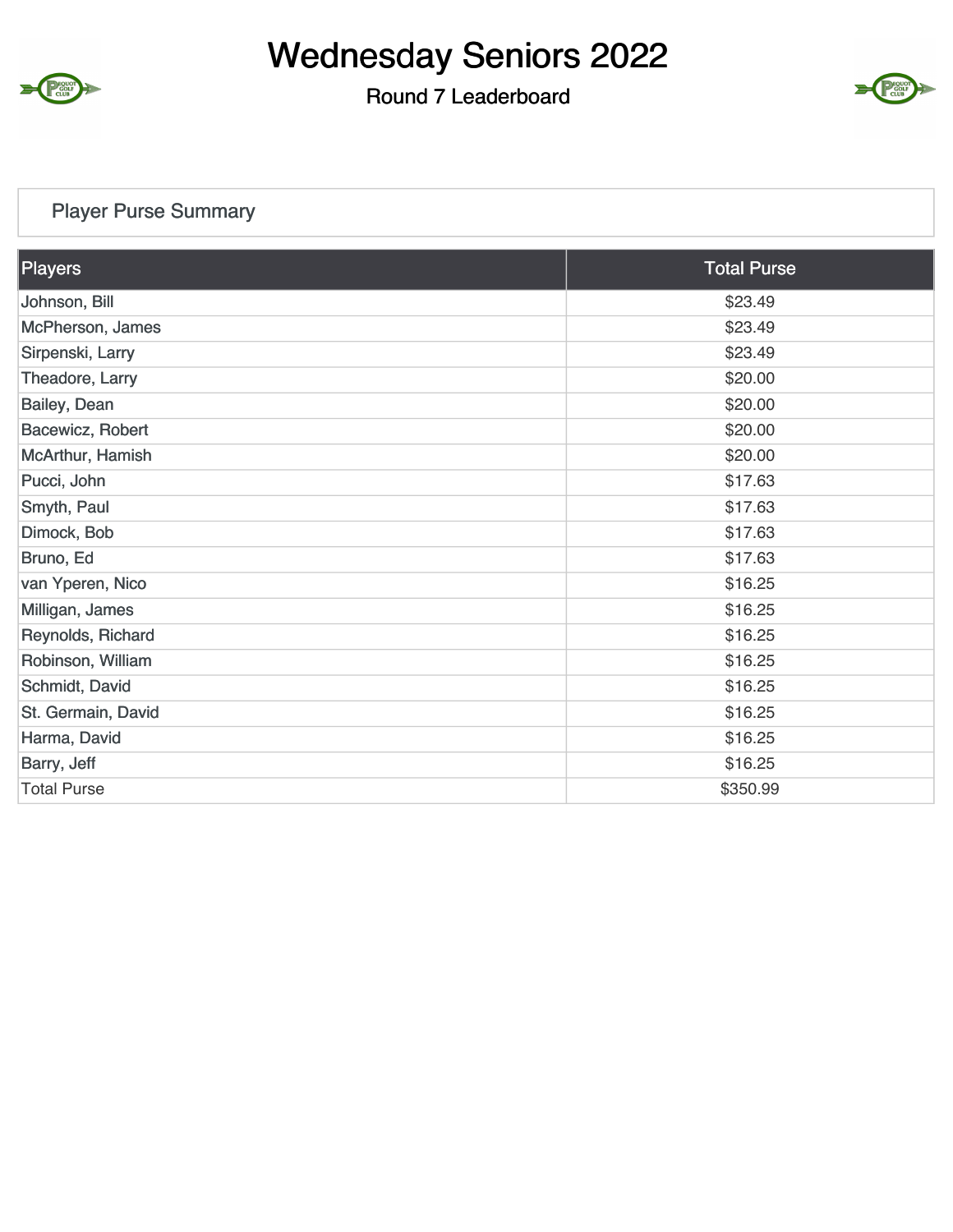

#### Round 7 Leaderboard



#### JOHN BOWEN MEMORIAL Scramble 5/18

| Pos.                                                                                                                                                                                                                   | Foursome<br>McArthur, Hamish + Theadore, Larry + Bailey, Dean + Bacewicz, Robert                       |                |                |               |                |                |                |                |                |                 |    |                |                |                |                   | To Par<br><b>Gross</b> |                | Total<br><b>Gross</b> |              |       | <b>Purse</b> |                                           |  |
|------------------------------------------------------------------------------------------------------------------------------------------------------------------------------------------------------------------------|--------------------------------------------------------------------------------------------------------|----------------|----------------|---------------|----------------|----------------|----------------|----------------|----------------|-----------------|----|----------------|----------------|----------------|-------------------|------------------------|----------------|-----------------------|--------------|-------|--------------|-------------------------------------------|--|
| 1                                                                                                                                                                                                                      | <b>Pequot Golf Club</b>                                                                                |                |                |               |                |                |                |                |                |                 |    |                |                |                |                   |                        | $-5$           |                       | 65           |       |              | \$80.00                                   |  |
| T <sub>2</sub>                                                                                                                                                                                                         | Sirpenski, Larry + McPherson, James + Johnson, Bill<br><b>Pequot Golf Club</b>                         |                |                |               |                |                |                |                |                |                 |    |                |                |                |                   |                        | $-5$           |                       | 65           |       | \$38.00      |                                           |  |
| T <sub>2</sub>                                                                                                                                                                                                         | Smyth, Paul + Pucci, John + Bruno, Ed + Dimock, Bob<br>Pequot Golf Club                                |                |                |               |                |                |                |                |                |                 |    |                |                |                |                   |                        | $-5$           |                       | 65           |       | \$38.00      |                                           |  |
| $\overline{4}$                                                                                                                                                                                                         | Reynolds, Richard + Milligan, James + van Yperen, Nico + St. Germain, David<br><b>Pequot Golf Club</b> |                |                |               |                |                |                |                |                |                 |    |                |                |                |                   |                        | -4             |                       | 66           |       | \$0.00       |                                           |  |
| T <sub>5</sub>                                                                                                                                                                                                         | Greider, Steve + Wright, Leonard + Bone, Robert + Pelt, John<br><b>Pequot Golf Club</b>                |                |                |               |                |                |                |                |                |                 |    |                |                |                |                   |                        | -3             |                       | 67           |       | \$0.00       |                                           |  |
| T <sub>5</sub>                                                                                                                                                                                                         | Barry, Jeff + Schmidt, David + Robinson, William + Harma, David<br>Pequot Golf Club                    |                |                |               |                |                |                |                |                |                 |    |                |                |                |                   |                        | $-3$           |                       | 67           |       |              | \$0.00                                    |  |
| T <sub>5</sub>                                                                                                                                                                                                         | Lewis, Larry + Dias, Don + Zugel, Frank + McFadden, Peter<br>Pequot Golf Club                          |                |                |               |                |                |                |                |                |                 |    |                |                |                |                   |                        | -3             |                       | 67           |       | \$0.00       |                                           |  |
| T <sub>8</sub>                                                                                                                                                                                                         | Banks, George + Greene, Keith + Petardi, James + Cahill, Tom<br><b>Pequot Golf Club</b>                |                |                |               |                |                |                |                |                |                 |    |                |                |                |                   |                        | $-2$           |                       | 68           |       | \$0.00       |                                           |  |
| T <sub>8</sub>                                                                                                                                                                                                         | Coogan, Ed + Woods, Steve + Cerrone, Erick + Taylor, George<br><b>Pequot Golf Club</b>                 |                |                |               |                |                |                |                |                |                 |    |                |                |                |                   |                        | $-2$           |                       | 68           |       |              | \$0.00                                    |  |
| T <sub>8</sub>                                                                                                                                                                                                         | Wildes, Kevin + Giannelli, Tom + Boots, Bill + Sylvester, Bill<br><b>Pequot Golf Club</b>              |                |                |               |                |                |                |                |                |                 |    |                |                |                |                   |                        | $-2$           |                       | 68           |       |              | \$0.00                                    |  |
|                                                                                                                                                                                                                        | Total Purse Allocated: \$156.00                                                                        |                |                |               |                |                |                |                |                |                 |    |                |                |                |                   |                        |                |                       |              |       |              |                                           |  |
| <b>Strokes</b>                                                                                                                                                                                                         |                                                                                                        |                |                |               |                |                |                |                |                |                 |    |                |                |                |                   |                        |                |                       |              |       |              |                                           |  |
|                                                                                                                                                                                                                        |                                                                                                        | 1              | $\overline{2}$ | 3             | 4              | 5              | 6              | $\overline{7}$ | 8              |                 |    |                |                |                |                   |                        |                |                       |              |       |              | 9 Out 10 11 12 13 14 15 16 17 18 In Total |  |
|                                                                                                                                                                                                                        | McArthur, Hamish + Theadore, Larry +<br>Bailey, Dean + Bacewicz, Robert                                | $\overline{4}$ | 4              | $\circledS$   | (3)            | $\overline{4}$ | $\overline{4}$ | 4              | 4              | 3               | 33 | (3)            | $\overline{4}$ | ②              | $\overline{5}$    | (3)                    | $\overline{4}$ | $\overline{4}$        | 3            | (4)32 |              | 65                                        |  |
|                                                                                                                                                                                                                        | Sirpenski, Larry + McPherson, James +<br>Johnson, Bill                                                 | $\overline{4}$ | 4              | 4             | $\circled{3}$  | $\overline{4}$ | $\circled{2}$  | $\circled{3}$  | $\overline{4}$ | $\vert 4 \vert$ | 32 | $\circled{3}$  | $\overline{4}$ | $\mathbf{3}$   | $\circled{4}$     | $\overline{4}$         | $\circled{3}$  | $\overline{4}$        | 3            | 5     | 33           | 65                                        |  |
|                                                                                                                                                                                                                        | Smyth, Paul + Pucci, John + Bruno, Ed +<br>Dimock, Bob                                                 | 4              | 4              | $\circled{3}$ | $\circled{3}$  | 4              | 3              | $\circled{3}$  | 4              | $\circled{2}$   | 30 | $\overline{4}$ | $\overline{4}$ | $\circled{2}$  | 5                 | 4                      | 4              | 4                     | 3            | 5     | 35           | 65                                        |  |
|                                                                                                                                                                                                                        | Reynolds, Richard + Milligan, James + van<br>Yperen, Nico + St. Germain, David                         | $\overline{4}$ | $\overline{4}$ | 4             | $\circled{3}$  | (3)            | $\mathbf{3}$   | 4              | $\overline{5}$ | 3               | 33 | $\circled{2}$  | $\overline{4}$ | 3              | 5                 | 4                      | $\overline{4}$ | (3)                   | $\mathbf{3}$ | 5     | 33           | 66                                        |  |
|                                                                                                                                                                                                                        | Greider, Steve + Wright, Leonard + Bone,<br>Robert + Pelt, John                                        | 4              | 4              | 4             | (3)            | $\overline{4}$ | 3              | $\overline{4}$ | $\overline{4}$ | 3               | 33 | $\overline{4}$ | $\overline{4}$ | 3              | $\left( 4\right)$ | 4                      | $\overline{4}$ | 4                     | 3            | (4)34 |              | 67                                        |  |
| Barry, Jeff + Schmidt, David + Robinson,<br>$\circled{3}$<br>33<br>(3)<br>$\sqrt{5}$<br>3<br>(3)<br>$\overline{4}$<br>4<br>$\overline{4}$<br>$\overline{4}$<br>3<br>$\overline{4}$<br>3<br>5<br>William + Harma, David |                                                                                                        |                |                |               |                |                |                |                |                |                 |    | 4              | $\overline{4}$ | $\overline{4}$ | 3                 | (4)34                  |                | 67                    |              |       |              |                                           |  |
|                                                                                                                                                                                                                        | Lewis, Larry + Dias, Don + Zugel, Frank +<br>McFadden, Peter                                           | $\overline{4}$ | 4              | 4             | $\overline{4}$ | (3)            | 3              | 4              | 4              | $\vert 4 \vert$ | 34 | (3)            | $\overline{4}$ | $\circled{2}$  | $\sqrt{5}$        | (3)                    | $\overline{5}$ | $\overline{4}$        | 3            | (4)33 |              | 67                                        |  |
|                                                                                                                                                                                                                        | Banks, George + Greene, Keith + Petardi,<br>James + Cahill, Tom                                        | 4              | 4              | 4             | $\circled{3}$  | $\circled{3}$  | 3              | $\circled{3}$  | $\boxed{5}$    | $\sqrt{4}$      | 33 | 4              | $\overline{4}$ | $\circled{2}$  | 5                 | 4                      | 4              | 4                     | 3            | 5     | 35           | 68                                        |  |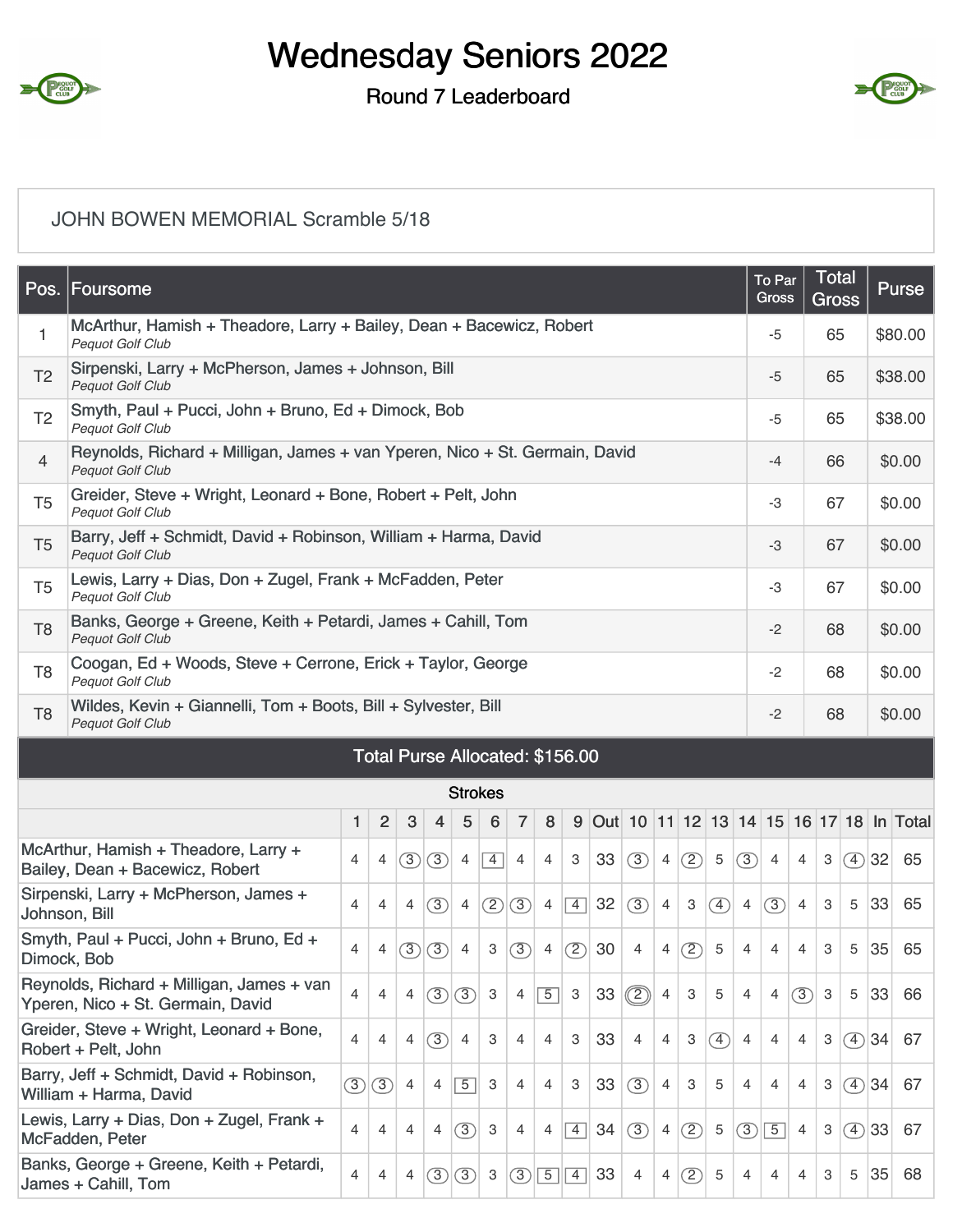



#### Round 7 Leaderboard

| Coogan, Ed + Woods, Steve + Cerrone,<br>Erick + Taylor, George    |  |                |  |  | $3$ 4 4 3 32 4 4 3 5 4 4 4 3 5 36 68 |  |  |  |  |  |                        |
|-------------------------------------------------------------------|--|----------------|--|--|--------------------------------------|--|--|--|--|--|------------------------|
| Wildes, Kevin + Giannelli, Tom + Boots, Bill<br>+ Sylvester, Bill |  | $\overline{B}$ |  |  | 3   4   4   3   33                   |  |  |  |  |  | 4 4 3 5 4 3 43 5 35 68 |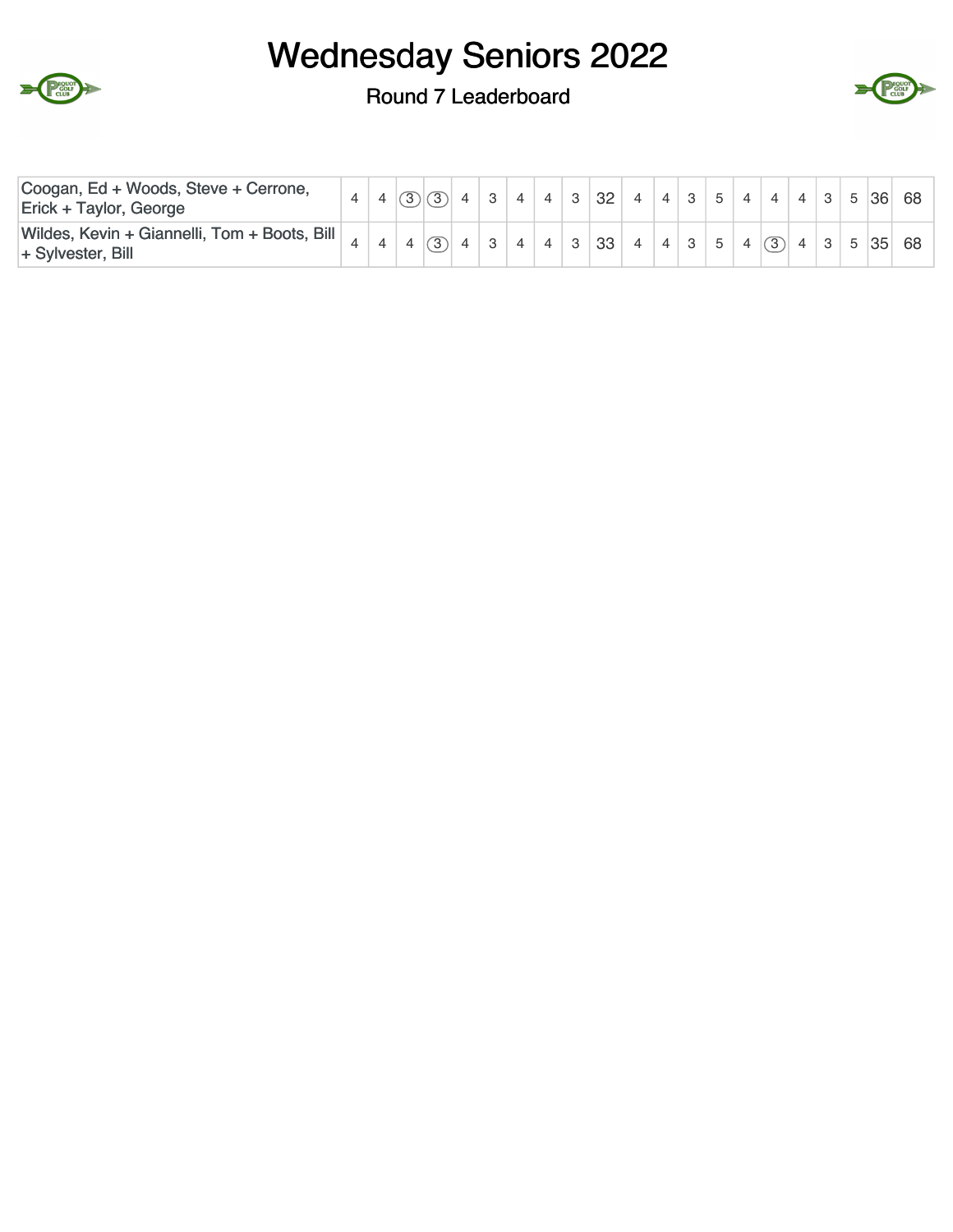

Round 7 Leaderboard



#### **Skins**

| Foursome                                                                                               |   | Skins   Purse | <b>Details</b>            |  |  |  |  |  |  |  |  |
|--------------------------------------------------------------------------------------------------------|---|---------------|---------------------------|--|--|--|--|--|--|--|--|
| Barry, Jeff + Schmidt, David + Robinson, William + Harma, David<br><b>Pequot Golf Club</b>             | 2 | \$65.00       | Birdie on 1, Birdie on 2  |  |  |  |  |  |  |  |  |
| Reynolds, Richard + Milligan, James + van Yperen, Nico + St. Germain, David<br><b>Pequot Golf Club</b> | 2 | \$65.00       | Eagle on 10, Birdie on 16 |  |  |  |  |  |  |  |  |
| Sirpenski, Larry + McPherson, James + Johnson, Bill<br><b>Pequot Golf Club</b>                         |   | \$32.50       | Birdie on 6               |  |  |  |  |  |  |  |  |
| Smyth, Paul + Pucci, John + Bruno, Ed + Dimock, Bob<br><b>Pequot Golf Club</b>                         |   | \$32.50       | Birdie on 9               |  |  |  |  |  |  |  |  |
| Total Purse Allocated: \$195.00                                                                        |   |               |                           |  |  |  |  |  |  |  |  |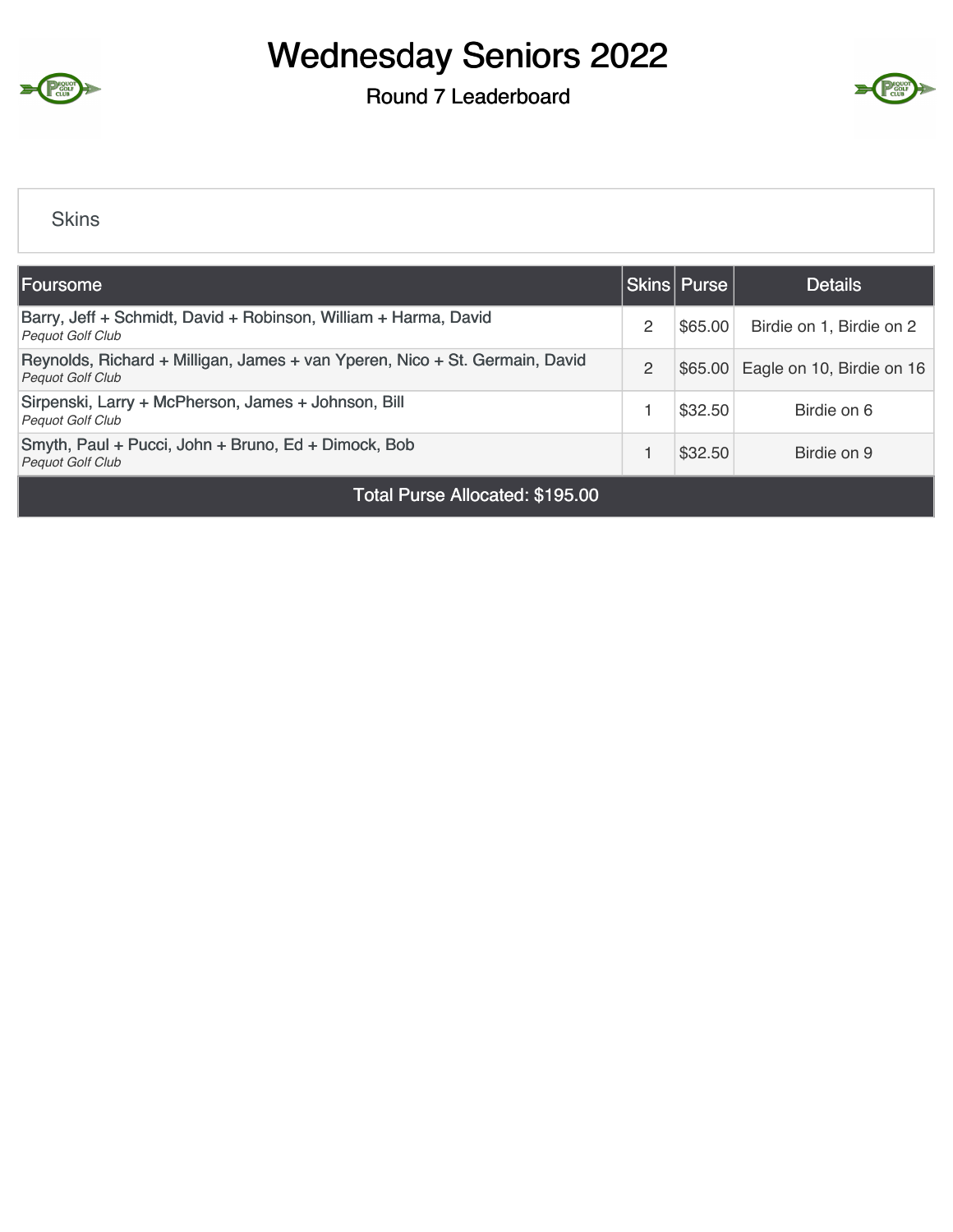

### Round 7 Leaderboard



|                                                                                        |   | Hole Par Score | Won                                                                                                                                   |                                                                                                                                              | <b>Tie</b>                                                                                                                |                                                                                                                                              |                     |                |                           |                           |                |                                                                                                                                                  |                                                                                                                                              |                |                |                |                |                |                |               |                           |                |                                                                                        |                                                                                        |
|----------------------------------------------------------------------------------------|---|----------------|---------------------------------------------------------------------------------------------------------------------------------------|----------------------------------------------------------------------------------------------------------------------------------------------|---------------------------------------------------------------------------------------------------------------------------|----------------------------------------------------------------------------------------------------------------------------------------------|---------------------|----------------|---------------------------|---------------------------|----------------|--------------------------------------------------------------------------------------------------------------------------------------------------|----------------------------------------------------------------------------------------------------------------------------------------------|----------------|----------------|----------------|----------------|----------------|----------------|---------------|---------------------------|----------------|----------------------------------------------------------------------------------------|----------------------------------------------------------------------------------------|
| 1                                                                                      | 4 | 3              | Barry, Jeff + Schmidt, David + Robinson,<br>William + Harma, David                                                                    |                                                                                                                                              |                                                                                                                           |                                                                                                                                              |                     |                |                           |                           |                |                                                                                                                                                  |                                                                                                                                              |                |                |                |                |                |                |               |                           |                |                                                                                        |                                                                                        |
| 2                                                                                      | 4 | 3              | Barry, Jeff + Schmidt, David + Robinson,<br>William + Harma, David                                                                    |                                                                                                                                              |                                                                                                                           |                                                                                                                                              |                     |                |                           |                           |                |                                                                                                                                                  |                                                                                                                                              |                |                |                |                |                |                |               |                           |                |                                                                                        |                                                                                        |
| 3                                                                                      | 4 | 3              |                                                                                                                                       |                                                                                                                                              |                                                                                                                           |                                                                                                                                              |                     |                |                           |                           |                | Coogan, Ed + Woods, Steve + Cerrone, Erick + Taylor, George, McArthur, Hamish +<br>Theadore, Larry + Bailey, Dean + Bacewicz, Robert and 1 other |                                                                                                                                              |                |                |                |                |                |                |               |                           |                |                                                                                        |                                                                                        |
| 4                                                                                      | 4 | 3              |                                                                                                                                       |                                                                                                                                              |                                                                                                                           |                                                                                                                                              |                     |                |                           |                           |                | Banks, George + Greene, Keith + Petardi, James + Cahill, Tom, Coogan, Ed + Woods,<br>Steve + Cerrone, Erick + Taylor, George and 6 other         |                                                                                                                                              |                |                |                |                |                |                |               |                           |                |                                                                                        |                                                                                        |
| 5                                                                                      | 4 | 3              |                                                                                                                                       |                                                                                                                                              |                                                                                                                           |                                                                                                                                              |                     |                |                           |                           |                |                                                                                                                                                  | + Zugel, Frank + McFadden, Peter and 1 other                                                                                                 |                |                |                |                |                |                |               |                           |                |                                                                                        | Banks, George + Greene, Keith + Petardi, James + Cahill, Tom, Lewis, Larry + Dias, Don |
| 6                                                                                      | 3 | 2              | Sirpenski, Larry + McPherson, James +<br>Johnson, Bill                                                                                |                                                                                                                                              |                                                                                                                           |                                                                                                                                              |                     |                |                           |                           |                |                                                                                                                                                  |                                                                                                                                              |                |                |                |                |                |                |               |                           |                |                                                                                        |                                                                                        |
| 7                                                                                      | 4 | 3              |                                                                                                                                       |                                                                                                                                              |                                                                                                                           |                                                                                                                                              |                     |                |                           |                           |                |                                                                                                                                                  | Banks, George + Greene, Keith + Petardi, James + Cahill, Tom, Sirpenski, Larry +<br>McPherson, James + Johnson, Bill and 1 other             |                |                |                |                |                |                |               |                           |                |                                                                                        |                                                                                        |
| 8                                                                                      | 4 | 4              |                                                                                                                                       | Barry, Jeff + Schmidt, David + Robinson, William + Harma, David, Coogan, Ed + Woods,<br>Steve + Cerrone, Erick + Taylor, George and 6 other  |                                                                                                                           |                                                                                                                                              |                     |                |                           |                           |                |                                                                                                                                                  |                                                                                                                                              |                |                |                |                |                |                |               |                           |                |                                                                                        |                                                                                        |
| 9                                                                                      | 3 | 2              | Smyth, Paul + Pucci, John + Bruno, Ed +<br>Dimock, Bob                                                                                |                                                                                                                                              |                                                                                                                           |                                                                                                                                              |                     |                |                           |                           |                |                                                                                                                                                  |                                                                                                                                              |                |                |                |                |                |                |               |                           |                |                                                                                        |                                                                                        |
| 10                                                                                     | 4 | 2              | Reynolds, Richard + Milligan, James + van<br>Yperen, Nico + St. Germain, David                                                        | Banks, George + Greene, Keith + Petardi, James + Cahill, Tom, Barry, Jeff + Schmidt,<br>David + Robinson, William + Harma, David and 8 other |                                                                                                                           |                                                                                                                                              |                     |                |                           |                           |                |                                                                                                                                                  |                                                                                                                                              |                |                |                |                |                |                |               |                           |                |                                                                                        |                                                                                        |
| 11                                                                                     | 4 | 4              |                                                                                                                                       |                                                                                                                                              |                                                                                                                           |                                                                                                                                              |                     |                |                           |                           |                |                                                                                                                                                  |                                                                                                                                              |                |                |                |                |                |                |               |                           |                |                                                                                        |                                                                                        |
| 12                                                                                     | 3 | $\overline{c}$ |                                                                                                                                       |                                                                                                                                              |                                                                                                                           |                                                                                                                                              |                     |                |                           |                           |                | + Zugel, Frank + McFadden, Peter and 2 other                                                                                                     |                                                                                                                                              |                |                |                |                |                |                |               |                           |                | Banks, George + Greene, Keith + Petardi, James + Cahill, Tom, Lewis, Larry + Dias, Don |                                                                                        |
| 13                                                                                     | 5 | 4              |                                                                                                                                       |                                                                                                                                              |                                                                                                                           |                                                                                                                                              |                     |                |                           |                           |                |                                                                                                                                                  | Greider, Steve + Wright, Leonard + Bone, Robert + Pelt, John and Sirpenski, Larry +<br>McPherson, James + Johnson, Bill                      |                |                |                |                |                |                |               |                           |                |                                                                                        |                                                                                        |
| 14                                                                                     | 4 | 3              | Lewis, Larry + Dias, Don + Zugel, Frank + McFadden, Peter and McArthur, Hamish +<br>Theadore, Larry + Bailey, Dean + Bacewicz, Robert |                                                                                                                                              |                                                                                                                           |                                                                                                                                              |                     |                |                           |                           |                |                                                                                                                                                  |                                                                                                                                              |                |                |                |                |                |                |               |                           |                |                                                                                        |                                                                                        |
| 15                                                                                     | 4 | 3              |                                                                                                                                       |                                                                                                                                              | Sirpenski, Larry + McPherson, James + Johnson, Bill and Wildes, Kevin + Giannelli, Tom<br>+ Boots, Bill + Sylvester, Bill |                                                                                                                                              |                     |                |                           |                           |                |                                                                                                                                                  |                                                                                                                                              |                |                |                |                |                |                |               |                           |                |                                                                                        |                                                                                        |
| 16                                                                                     | 4 | 3              | Reynolds, Richard + Milligan, James + van<br>Yperen, Nico + St. Germain, David                                                        |                                                                                                                                              |                                                                                                                           |                                                                                                                                              |                     |                |                           |                           |                |                                                                                                                                                  |                                                                                                                                              |                |                |                |                |                |                |               |                           |                |                                                                                        |                                                                                        |
| 17                                                                                     | 3 | 3              |                                                                                                                                       |                                                                                                                                              |                                                                                                                           | Banks, George + Greene, Keith + Petardi, James + Cahill, Tom, Barry, Jeff + Schmidt,<br>David + Robinson, William + Harma, David and 8 other |                     |                |                           |                           |                |                                                                                                                                                  |                                                                                                                                              |                |                |                |                |                |                |               |                           |                |                                                                                        |                                                                                        |
| 18                                                                                     | 5 | 4              |                                                                                                                                       |                                                                                                                                              |                                                                                                                           |                                                                                                                                              |                     |                |                           |                           |                |                                                                                                                                                  | Barry, Jeff + Schmidt, David + Robinson, William + Harma, David, Greider, Steve +<br>Wright, Leonard + Bone, Robert + Pelt, John and 2 other |                |                |                |                |                |                |               |                           |                |                                                                                        |                                                                                        |
|                                                                                        |   |                |                                                                                                                                       | 1                                                                                                                                            | $\overline{2}$                                                                                                            | $\mathbf{3}$                                                                                                                                 | $\vert 4 \vert$     | 5              | 6                         | $\overline{7}$            | 8              | 9                                                                                                                                                |                                                                                                                                              |                |                |                |                |                |                |               |                           |                |                                                                                        | Out 10 11 12 13 14 15 16 17 18 In Total                                                |
|                                                                                        |   | + Harma, David | Barry, Jeff + Schmidt, David + Robinson, William                                                                                      | $\sqrt{3}$                                                                                                                                   | $\sqrt{3}$                                                                                                                | $\overline{4}$                                                                                                                               | $\overline{4}$      | 5              | 3                         | 4                         | $\overline{4}$ | 3                                                                                                                                                | $\overline{2}$                                                                                                                               | 3              | $\overline{4}$ | 3              | 5              | 4              | $\overline{4}$ | 4             | 3                         | $\overline{4}$ | $\mathbf 0$                                                                            | $\overline{2}$                                                                         |
|                                                                                        |   |                | Reynolds, Richard + Milligan, James + van<br>Yperen, Nico + St. Germain, David                                                        | 4                                                                                                                                            | 4                                                                                                                         | $\overline{4}$                                                                                                                               | 3                   | 3              | 3                         | 4                         | $\overline{5}$ | 3                                                                                                                                                | 0                                                                                                                                            | (2)            | $\overline{4}$ | $\mathbf{3}$   | 5              | $\overline{4}$ | $\overline{4}$ | $\binom{3}{}$ | $\ensuremath{\mathsf{3}}$ | 5              | $\overline{c}$                                                                         | 2                                                                                      |
| Sirpenski, Larry + McPherson, James + Johnson,<br>$\overline{4}$<br><b>Bill</b>        |   |                |                                                                                                                                       |                                                                                                                                              |                                                                                                                           |                                                                                                                                              | $\mathbf{3}$        | $\overline{4}$ | (2)                       | $\ensuremath{\mathsf{3}}$ | $\overline{4}$ | $\overline{4}$                                                                                                                                   | 1                                                                                                                                            | $\mathbf{3}$   | $\overline{4}$ | 3              | $\overline{4}$ | 4              | 3              | 4             | 3                         | 5              | 0                                                                                      | 1                                                                                      |
| Smyth, Paul + Pucci, John + Bruno, Ed + Dimock,<br>4<br><b>Bob</b>                     |   |                |                                                                                                                                       |                                                                                                                                              |                                                                                                                           |                                                                                                                                              | 3 <sup>1</sup><br>3 | $\overline{4}$ | $\ensuremath{\mathsf{3}}$ | $\ensuremath{\mathsf{3}}$ | $\overline{4}$ | (2)                                                                                                                                              | 1                                                                                                                                            | $\overline{4}$ | 4              | $\mathbf{2}$   | 5              | 4              | 4              | 4             | 3                         | 5              | 0                                                                                      | 1                                                                                      |
| Greider, Steve + Wright, Leonard + Bone, Robert<br>4<br>+ Pelt, John                   |   |                |                                                                                                                                       |                                                                                                                                              |                                                                                                                           |                                                                                                                                              | 3                   | $\overline{4}$ | 3                         | 4                         | 4              | 3                                                                                                                                                | 0                                                                                                                                            | $\overline{4}$ | 4              | 3              | 4              | 4              | 4              | 4             | З                         | $\overline{4}$ | $\mathbf 0$                                                                            | 0                                                                                      |
| Banks, George + Greene, Keith + Petardi, James<br>$\overline{4}$<br>4<br>+ Cahill, Tom |   |                |                                                                                                                                       |                                                                                                                                              |                                                                                                                           |                                                                                                                                              |                     | 3              | 3                         | 3                         | 5              | $\overline{4}$                                                                                                                                   | $\mathbf 0$                                                                                                                                  | 4              | 4              | $\overline{c}$ | 5              | 4              | 4              | 4             | 3                         | 5              | 0                                                                                      | 0                                                                                      |